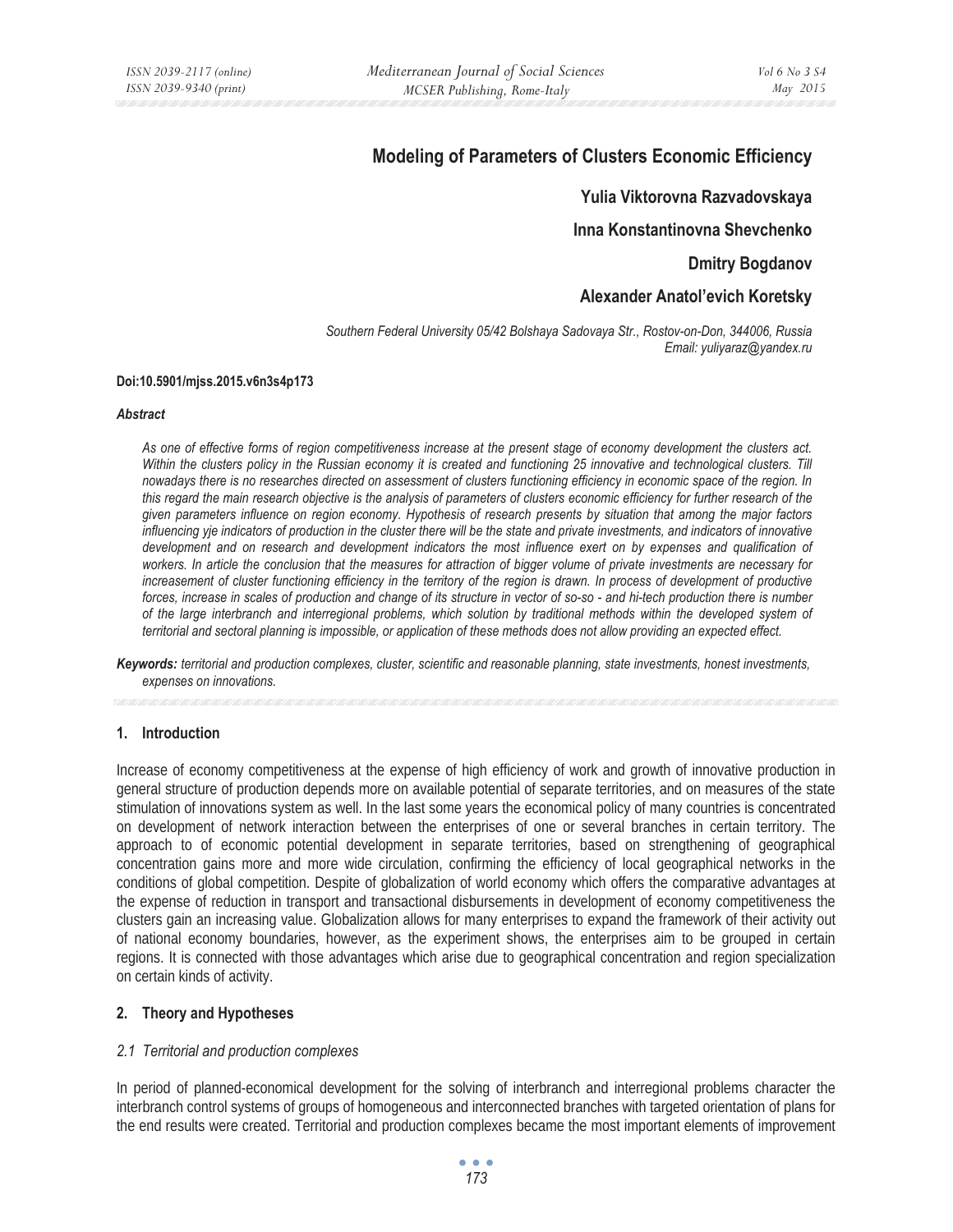of planning and forecasting system, and also of spatial organization of productive forces. The creation of territorial and production complexes (TPC) directly has been connected with implementation of long-term target programs, with solution of large branch and regional problems. Thus, the programmable and target TPC have proved as highly effective form of the spatial organization of productive forces while solving the problems of interbranch and regional development.

As the examples of effective organization of interbranch and inter regional cooperation it is possible to present the TPC of Bratsko-Ust-Ilimskiy, Sredne-Obskiy, Sayanskiy, Tsentralnoirkutsky, Yuzhno-Tajikskiy, Mangyshlakskiy, TPC of Kursk magnetic anomaly.

Territorial and production complexes are the constituent part of country uniform economic complex representing the set of the enterprises and constructions of various branches of national economy in the certain territory, connected among themselves by use of district wide natural and economic resources and conditions, and also by general system of settling that allows to increase the economic efficiency of production.

In addition to branches of production specialization such complexes included the branches of infrastructure serving the production and population along with the huge and largest enterprises - the medium-sized and small enterprises and constructions, that is the whole set of enterprises of production sphere and the sphere of non-material production. Such structures of complexes use to provide the forming of production chains in the territory of certain region. The activities on increase TPC functioning efficiency for solving problems of interbranch and interregional development use to include not only the construction of manufacturing enterprises and constructions, but also housing, municipal and cultural objects, schools and hospitals, preparation of qualified personnel - experts in mass professions.

Within the improvement of planning system, and also an increase of level of scientific justification of productive forces placement the schemes of formation was worked out in large TPC development as component of general scheme of the USSR productive forces placement which was based on scientific-technical and economic assessment of placement of raw, energy, water and manpower resources, and also their rational use within country complex development. Schemes of TPC formation and development were operated on the basis of alternative technical and economic calculations, proceeding, first, from the assessment of natural and economic conditions and definition of their role in the solution of social and economic tasks, and, secondly, proceeding from facing the national and its separate regions' economy tasks in the period predicted.

Alternative TPC at the present stage of Russian economy development is the cluster representing a new organizational form which is designed in order to increase the competitiveness of the territories Shevchenko, Razvadovskaya (2013). Uniting into cluster of the enterprise can lower the investment expenses and facilitate the process of highly specialized shots search, and also to gain an access to new technologies, methods of management, bases of suppliers and buyers.

## *2.2 Clusters*

Considering an existence of certain positive effects from localization, the governments of many countries try to stimulate the process of clusters creation and development. Depending on national conditions, characteristics of the branch and geographical conditions the approaches to creation of regional or branch clusters differ. Many countries apply so-called drastic (financial) and soft measures of clusters stimulation which also lead to various effects. Recently the policy of clusters development is concentrated on high-technology industries which will allow increasing the competitiveness of economy in the world market. Such approach to development of branches and the territories is disputable and might not give the positive effects expected as it does not consider the provision of comparative advantages theory and the provisions of regional agglomeration theory.

According to Porter's theory «The competitive advantages in global economy is often strongly localized and resulted from concentration of highly specialized skills and knowledge of the related enterprises». According to general statements of Porter's theory the cluster's advantages are based on geographical localization, economy of scale and resource specialization of the territory. Preceding from these provisions, in the research it is assumed that major factor of cluster viability is an existence of geographical and resource advantages which are capable to give the positive effects from network interaction of the enterprises of the region.

In the last few years the cluster kind policy has taken wider space in economic policy of Russia. However the territorial sectoral planning parameters are disputable in implementation of cluster kind policy as at higher level oriented on definition of priority directions of innovative development with no taken into account the geographical localization and territorial specialization Pogodina, Kata (2014). Thus in modern economic literature there no researches are devoted to diversified specialization of the region as the conditions of formation of multi-purpose cluster with development of convergent technologies of management.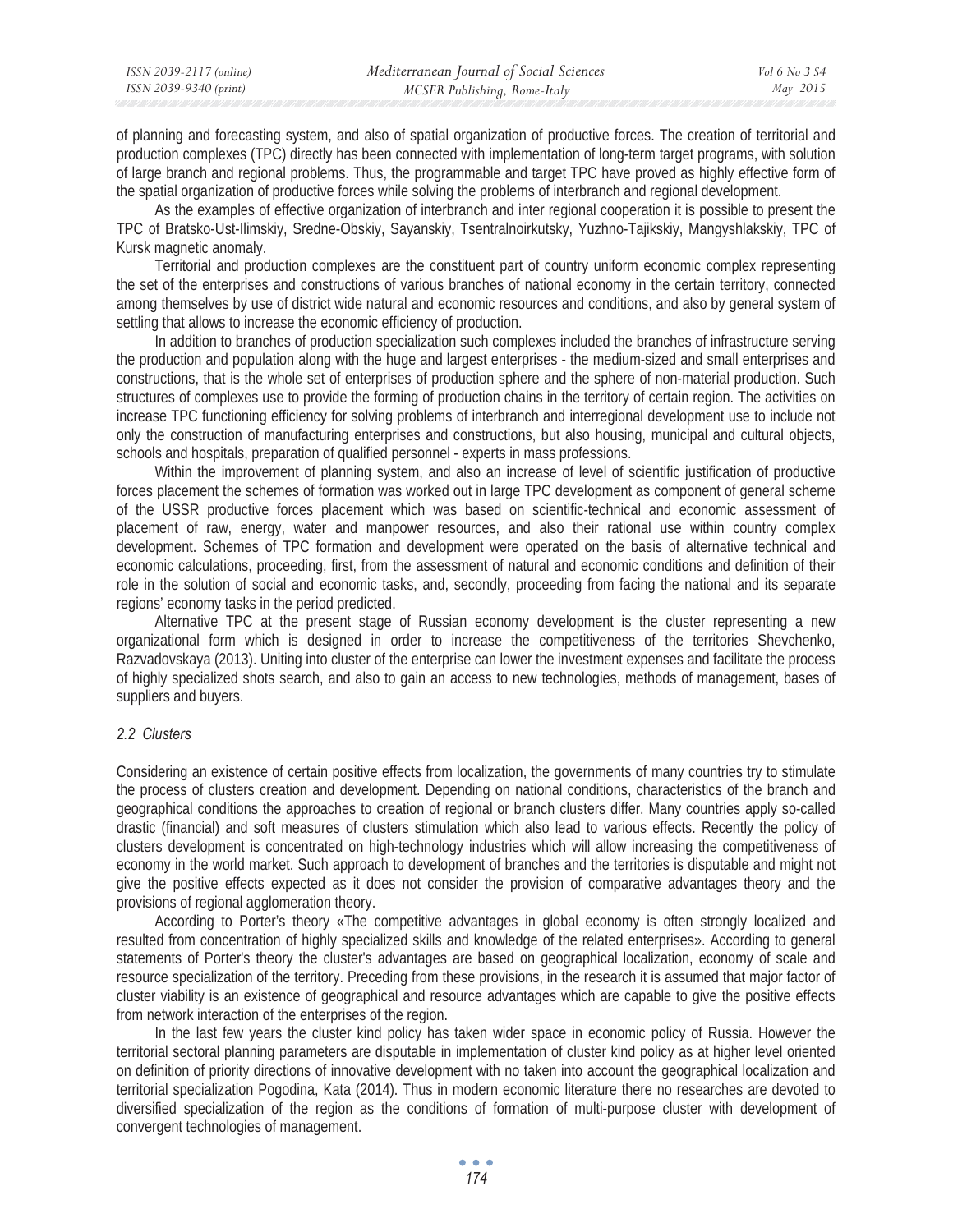| ISSN 2039-2117 (online) | Mediterranean Journal of Social Sciences | Vol 6 No 3 S4 |
|-------------------------|------------------------------------------|---------------|
| ISSN 2039-9340 (print)  | MCSER Publishing, Rome-Italy             | May 2015      |

Existence of problems has predetermined in the given field the subject of this article which main hypothesis is that the efficiency of cluster is dependent on specialization of the territory and its geographical features.

In the last some decades it is traced the considerable interest from domestic and foreign scientists to the problems of management by the industry through generation and dissemination of knowledge and innovations in cluster Arikan, (2009); Bell, (2005). Development of new approach to the management of economic development of both: the separate territories and the branches is connected with that in high-competitive innovative environment the companies are suffering of lack knowledge and are trying to compensate it at the expense of network cooperation. Due to the narrowness of knowledge and resources limitation in modern high-competitive conditions the reference point of economic policy at regional and branch levels is the cluster promoting a support of innovative development of the industry Casanueva, Castro, Galn, (2013). Many researches confirm that the enterprises entering into structure of cluster have higher indicators of innovative development, than the enterprises which are not entering into network structures of cluster type Gertler, (2003).

Since the time of A. Marshal the territorial agglomerations admit the important characteristic of industrial society. According to its definition the agglomeration is «the industry, concentrated in the certain territory» Marshall, (1920). The bases for formation of agglomerations are the certain geographical or natural characteristics which provide a concentration of production and as a result a vertical and horizontal integration. A. Marshal was insisting that the unique geographical or environmental conditions might become the reason for industry localization in certain territory. Thus in Elison's research grounds that the natural advantages are observed only in 20 % of studied clusters, the remaining 80 % of agglomerations are created not on principle of geographical advantages.

The term "cluster" use for description of agglomeration rather recently and in most cases is associated with M. Poter's Porter, (1998) works which describes the clusters as geographically close groups of companies and as their infrastructure provider which supplements the effects from network interaction of the enterprises Zhang, Li, (2010). The geographical closeness and network interaction lead to appearance of effects not only for organizations concentrated in cluster, but also leads to creation of additional benefits from interaction for the external enterprises and the organizations. The main effects from the cluster type organization are: the access to specialized manpower, access to dissemination of knowledge, access to specialized communications Bahrami, Evans, (1995); Amin, Thrift, (1995).

As the infrastructure elements providing the additional effects from cooperation the scientific and educational centers act. Krugman notes that the clusters create a structural element of the market for specialized workers effects from which are used by both: workers at employment, and employers which are receiving an access to labor of necessary qualification and specialization Krugman, (1991).

The cluster represents a new organizational form which is intended for increase the region competitiveness. Uniting into cluster the enterprises can lower an investment expenses and facilitate the process of highly specialized experts search, and also get access to new technologies, methods of management, bases of suppliers and buyers. The conventional is considered the statement on that the enterprises entering into structure of regional cluster have the higher economic indicators Piore, Sabel, (1984); Storper, (1997); Pyke, Becattini, Sengenberger, (1990).

Nevertheless, in the researches there is no consensus about what internal mechanisms of cluster provide an economic and innovative development of the enterprises. The basic principle on which the advantages are explored in the cluster is the geographical localization. However, according to many scientists opinion the cluster identification by geographical principle does not give the exact results Tallman, Phene, (2007) and according to them thee very social networks, which arise in cluster, provide the high indicators of economic and innovative development of the enterprises Whittington, Owen-Smith, Powell, (2009); Singh, (2005). Shevchenko, Razvadovskaya (2014).

Potential benefits from competitiveness and innovation increase in cluster arise, first, from external factors of agglomeration and, respectively, from localization of economy, which are uniting the sectors and enterprises, connected by access to collective resources, such as specialized labor markets and infrastructure, and provide, as well, the stimulating combination of competition and cooperation. Secondly, the clusters promote the training and knowledge creation system dynamics, based on socially built-in vertical and horizontal interrelations of the enterprises, interaction with educational and scientific-research organizations Steiner, (1998); Maskell, (2001).

The clusters, in this manner, cover the material elements, such as infrastructure, and as well the non-material aspects, allowing the joint innovative development realization.

Hypothesis of the research is presented by statement on that among the major factors influencing the indicators of production in the cluster there will be the state and private investments, and on indicators of innovative development in more extend will influence the expenses on research and development and qualification of workers.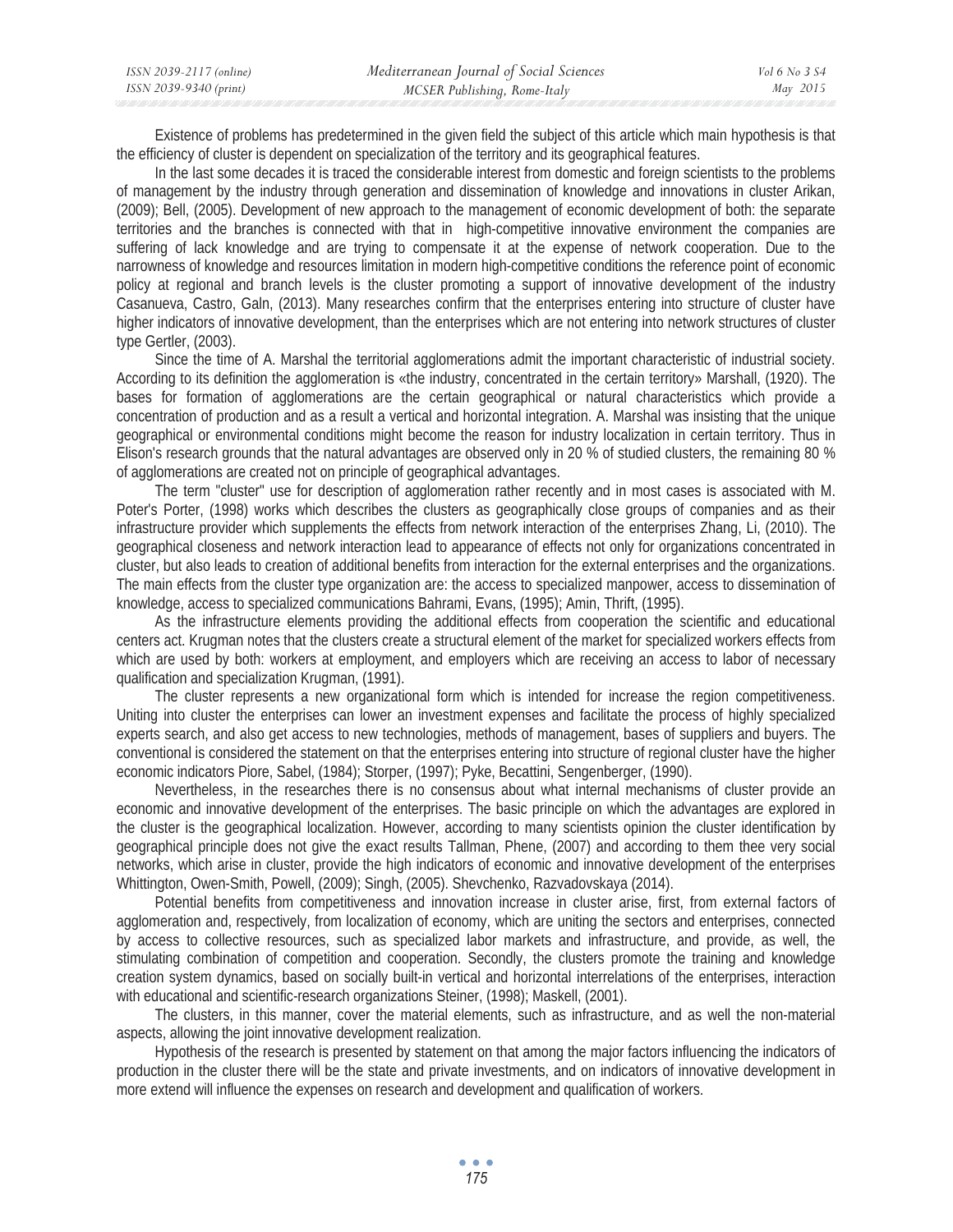## **3. Methodology**

The cluster creates the certain effects for enterprises and branches; and the main problem is identification of cluster kind formations for the purpose of identification of priority directions of territory development and creation of certain measures of the state support. Nevertheless, in the researches, there is no consensus about what kind of internal mechanisms of cluster provide an economic and innovative development of the enterprises included into agglomeration structure.

In this regard the main objective of this article is the identification of the factors defining an efficiency of cluster as institute of territorial and branch development. The main hypothesis of the research is the statement that the major factor influencing on cluster success are the private investments, and expenses on scientific researches and development as well.

Within this research the correlation and regression analysis are applied, and the calculations are made by means of SPSS program.

For identification of factors influencing the cluster the following indicators have been chosen:

- the volume of the shipped goods of own production, executed works, services by own forces;
- the benefits from sales of the goods, executed works, rendered services in foreign market, billion rubles;
- the of volume private investments, billion rubles.
- the quantity engaged, thousands of people.
- the volume of financing of research and development:
- the top skills staff (doctors, candidates);
- the number of development institutes (scientific research institute, higher education institutions, engineering centers)
- the State investments
- the number of organizations in total.

As independent variable in the first case it is chosen the volume of the shipped goods of own production, executed works, services by own forces. In second case - the volume of manufactured innovative production. The calculations will allow establishing dependence between the volume of production and investments, and also between the manufacturing volume of innovative production and research and development financing.

## **4. Results and Discussions**

For analyses of cluster parameters effecting its effectiveness it is conducted the calculations which will allow to reveal a dependence between the volume of production manufactured and the following indicators: Variable 1 - the private investments volume, Variable 2 - the quantity of engaged, Variable 3 - the volume of research and development financing, Variable 4 - the top skills staff, Variable 5 - the number of development institutes, Variable 6 - the state investments, Variable 7 - the number of organizations in total. Settlement data are provided in table 1. By results of calculations it has been established that the greatest influence on production volume manufactured by the cluster's enterprises have the state investments (0,9), on second place - the private investments (0,5). Also it has been established that such indicator as the number of development institutes and the number of organizations in total do not influence the cluster activity connected with production. Thus, it is possible to make the assumption that the size of cluster does not influence its efficiency.

|            | df            | SS             | MS            |             | Significance F |             |               |             |
|------------|---------------|----------------|---------------|-------------|----------------|-------------|---------------|-------------|
| Regression |               | 0.14447764     | 0.02063966    | 0.477720714 | 0.837588359    |             |               |             |
| Residual   | 17            | 0.734475724    | 0.04320445    |             |                |             |               |             |
| Total      | 24            | 0.878953364    |               |             |                |             |               |             |
|            | Coefficients  | Standard Error | t Stat        | P-value     | Lower 95%      | Upper 95%   | Lower 95.0%   | Upper 95.0% |
| Intercept  | 0.035118666   | 0.07869782     | 0.446247      | 0.66105064  | $-0.13091922$  | 0.201156552 | $-0.13091922$ | 0.201156552 |
| Variable 1 | 0.585575663   | 0.483058814    | 1.21222436    | 0.242005512 | $-0.433589347$ | 1.604740673 | $-0.43358935$ | 1.604740673 |
| Variable 2 | 0.113474683   | 0.21417661     | 0.52981828    | 0.603089474 | $-0.338398466$ | 0.565347833 | $-0.33839847$ | 0.565347833 |
| Variable 3 | $-0.19384594$ | 0.229334644    | $-0.84525363$ | 0.409708515 | $-0.677699744$ | 0.290007864 | $-0.67769974$ | 0.290007864 |
| Variable 4 | 0.004465348   | 0.241167435    | 0.01851555    | 0.985443151 | $-0.504353463$ | 0.513284158 | $-0.50435346$ | 0.513284158 |
| Variable 5 |               |                | 65535         |             |                |             |               |             |
| Variable 6 | 0.919835877   | 0.771400908    | 1.1924226     | 0           | $-0.707677776$ | 2.547349529 | $-0.70767778$ | 2.547349529 |
| Variable 7 |               |                | 65535         |             |                |             |               |             |

**Table 1.** Modeling of cluster parameters influencing on volume of production manufactured by enterprises which are a part of the cluster.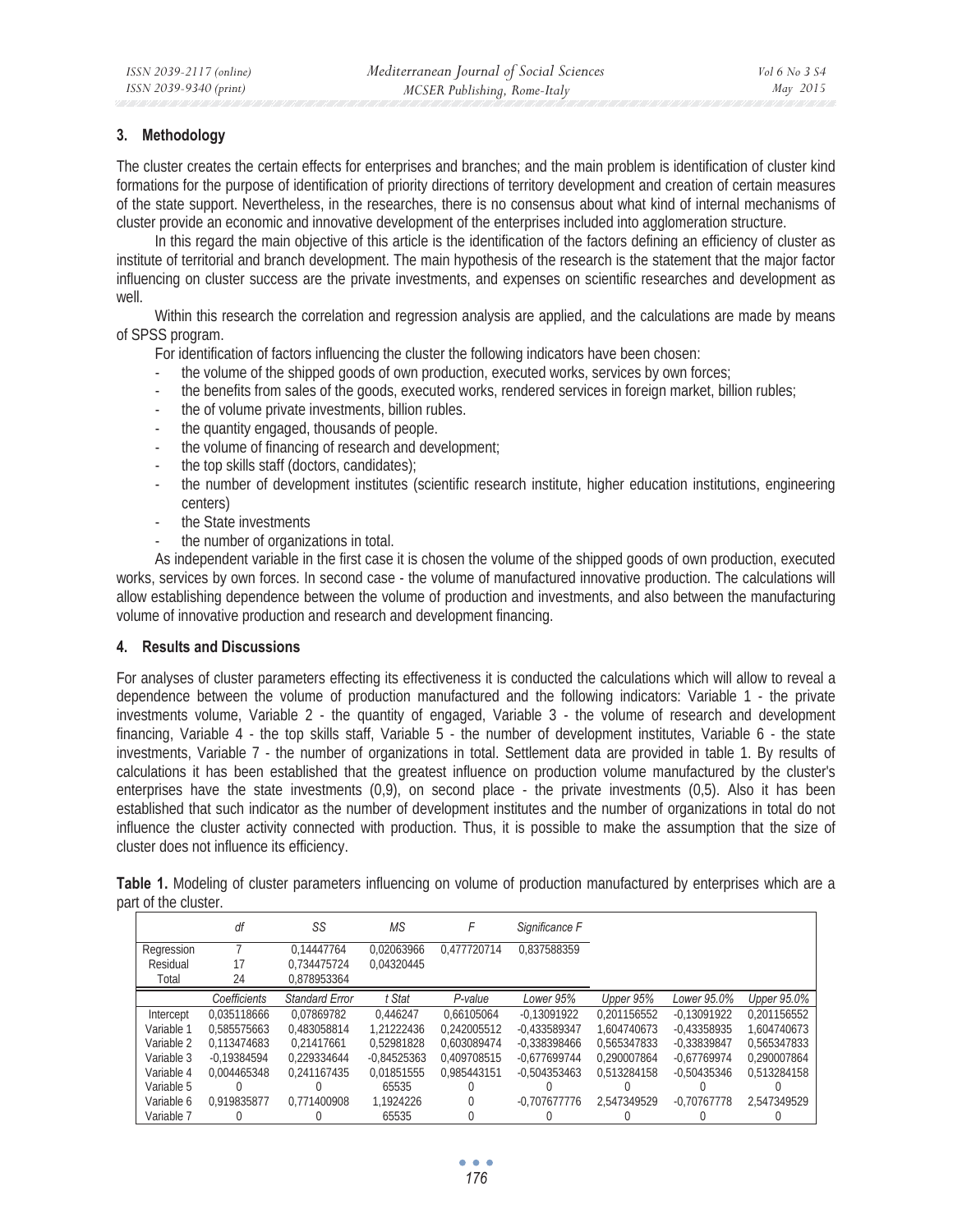For the analysis of cluster parameter influence on volume of innovative production the same variables have been chosen: Variable 1 - the volume of private investments, Variable 2 - the quantity engaged, Variable 3 - the volume of research and development financing, Variable 4 - the top skills staff, Variable 5 - the number of development institutes, Variable 6 - the state investments, Variable 7 - the number of organizations in total. Calculations are provided in table 2. By results of calculations it has been revealed that on volume of manufactured innovative production the greatest influence has such indicator as the state investments (0,6), however its influence not that strong as in the first case (that is on production volume as a whole). On second place per significance is occupying by volume of frequent investments (0,5). It should be noted that in the provided model the influence of such indicator as the top skills staff is very insignificant.

**Table 2**. Modeling the cluster parameters influence on volume of innovative products manufactured by enterprises which are a part of the cluster.

|            | df             | SS                    | MS             |             | Significance F |             |               |             |
|------------|----------------|-----------------------|----------------|-------------|----------------|-------------|---------------|-------------|
| Regression |                | 0.129224019           | 0.018460574    | 2.380631504 | 0.06829651     |             |               |             |
| Residual   | 17             | 0.131826265           | 0.007754486    |             |                |             |               |             |
| Total      | 24             | 0.261050284           |                |             |                |             |               |             |
|            | Coefficients   | <b>Standard Error</b> | t Stat         | P-value     | Lower 95%      | Upper 95%   | Lower 95.0%   | Upper 95.0% |
| Intercept  | 0.034043814    | 0.033340718           | 1.021088213    | 0.32152466  | $-0.036298952$ | 0.104386581 | $-0.03629895$ | 0.1043866   |
| Variable 1 | 0.522909543    | 0.204650241           | 2.555137681    | 0.02049199  | 0.091135276    | 0.954683811 | 0.09113528    | 0.9546838   |
| Variable 2 | 0.157601428    | 0.090736974           | 1.736904167    | 0.100487413 | $-0.033836853$ | 0.34903971  | $-0.03383685$ | 0.3490397   |
| Variable 3 | $-0.088934793$ | 0.097158749           | $-0.915355475$ | 0.372807117 | $-0.293921836$ | 0.11605225  | $-0.29392184$ | 0.1160522   |
| Variable 4 | $-0.077826039$ | 0.102171769           | $-0.761717636$ | 0.45666666  | -0.293389629   | 0.137737552 | $-0.29338963$ | 0.1377376   |
| Variable 5 |                |                       | 65535          |             |                |             |               |             |
| Variable 6 | 0.61033107     | 0.326807788           | 1.86755363     |             | $-0.079173091$ | 1.299835231 | $-0.07917309$ | 1.2998352   |
| Variable 7 |                |                       |                |             |                |             |               |             |

As a whole it is necessary to note that in both cases it is greatest influence on parameters of production renders such indicator as volume of the state investments. I.e. it is possible to assert that in the Russian economy the main model of clusters creation is centralized modeling.

## **5. Conclusion**

Now in Russia there is the number of "spontaneously" created clusters formed around the key branches of the industry. The structures of such clusters are rather unstable, and cannot be compared to the real clusters possessing the well debugged systems of suppliers and consumers. Formation of highly competitive multi-purpose clusters could become the basis of infrastructure development of many regions in the presence of target investments. Thus the clusters shall be created on regional basis as to the region it is intrinsic a high geographical concentration of branches which also will become the precondition of the interbranch intracluster type network of organization.

These actions will allow to the region to attract the necessary quantity of investments which are the basis of technological modernization of branches, of inflow of new knowledge and technologies.

The research results outlined in this paper were obtained with financial support from Ministry of Education and Science of the Russian Federation, as part of the execution of the project entitled "Establishment of high-tech production for the manufacture of complex reconfigurable systems of high-precision positioning of objects on the basis of satellite systems of navigation, local networks of laser and microwave beacons and technology MEMS", pursuant to decree of the government of the Russian Federation № 218 issued on April 09, 2010. The researches were carried out in SFedU.

## **References**

Pogodina E.A., Kata E.N. (2014). Theoretical approaches to the essence of the concepts "economic clusters" and "cluster policy". National interests priorities and safety. Number 37 (274), pp 54-66

Amin, A., & Thrift, N. (1995). Institutional issues for the European regions: From markets and plans to social-economics and powers of association. Economy and Society, 24(1), 41–66.

Arikan, A. T. (2009). Interfirm knowledge exchanges and the knowledge creation capability of clusters. Academy of Management Review, 34(4), 658–676.

Bahrami, H., & Evans, S. (1995). Flexible recycling and high technology entrepreneurship. California Management Review, 37(1), 62–89. Bell, G. G. (2005). Clusters, networks, and firm innovativeness. Strategic Management Journal, 26, 287.

Casanueva, C., Castro, I., & Galn, J. L. (2013). Informational networks and innovation in mature of industrial clusters. Journal of